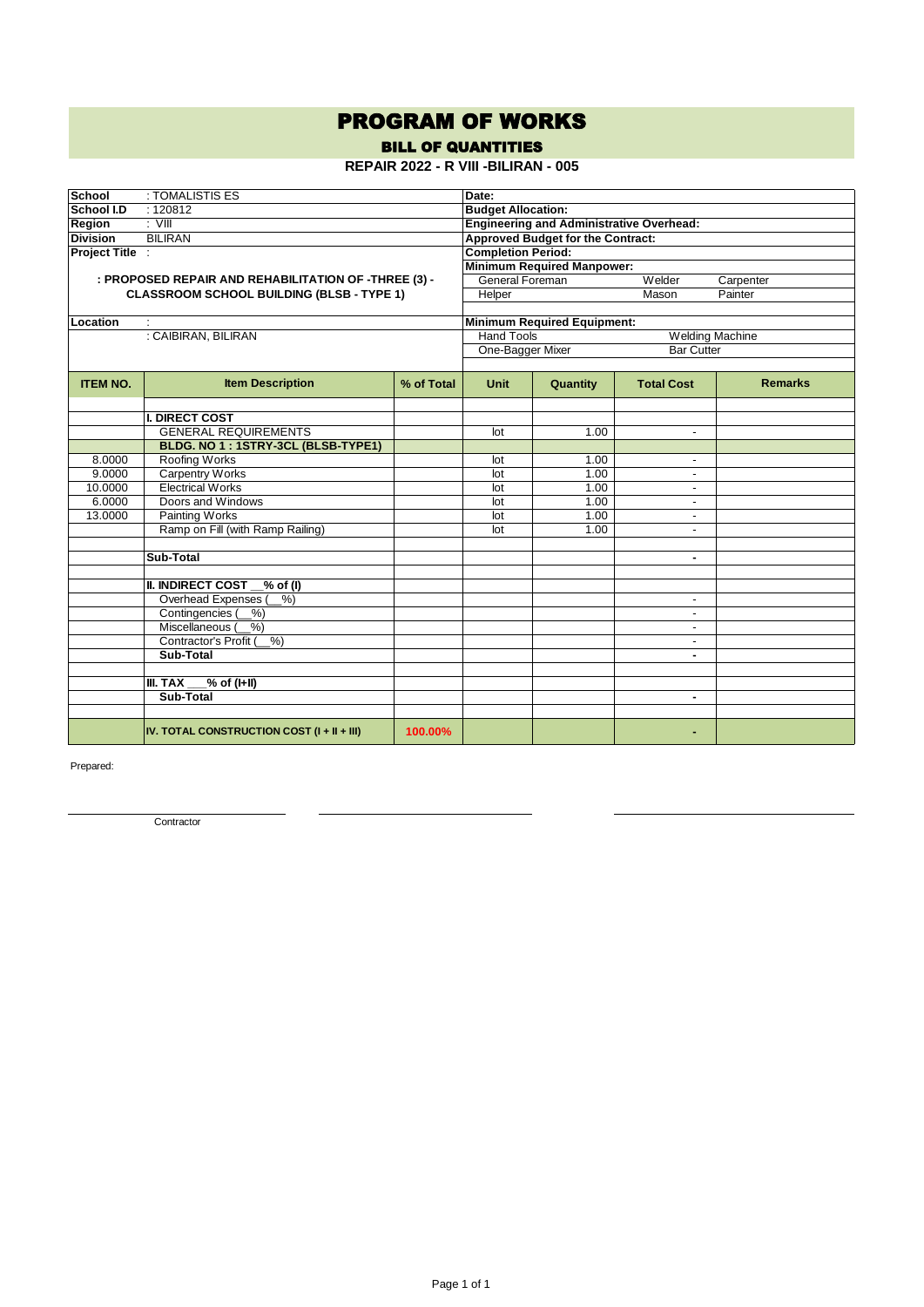## PROGRAM OF WORKS

## DETAILED COST ESTIMATE

**: PROPOSED REPAIR AND REHABILITATION OF -THREE (3) - CLASSROOM SCHOOL BUILDING (BLSB - TYPE 1)**  : TOMALISTIS ES : CAIBIRAN, BILIRAN PROJECT SCHOOL LOCATION

: DEPARTMENT OF EDUCATION OWNER

| <b>ITEM NO.</b> | <b>DESCRIPTION</b>                               | <b>UNIT</b> | QTY                      | <b>UNIT COST</b> |              | <b>TOTAL COST</b> |              | <b>GRAND TOTAL</b>       |
|-----------------|--------------------------------------------------|-------------|--------------------------|------------------|--------------|-------------------|--------------|--------------------------|
|                 |                                                  |             |                          | <b>MATERIAL</b>  | <b>LABOR</b> | <b>MATERIAL</b>   | <b>LABOR</b> |                          |
|                 | <b>GENERAL REQUIREMENTS</b>                      |             |                          |                  |              |                   |              |                          |
|                 | Mobilization/Temporary Structures, Utilities and |             |                          |                  |              |                   |              |                          |
|                 | Services/Demobilization                          | lot         | 1.00                     |                  |              |                   |              |                          |
|                 | Safety and Health                                | lot         | 1.00                     |                  |              |                   |              | $\sim$                   |
|                 | Project Billboard                                | lot         | 1.00                     |                  |              |                   |              | $\blacksquare$           |
|                 | Fire Safety Inspection Certificate (FSIC)        | lot         | 1.00                     |                  |              |                   |              | $\sim$                   |
|                 | Hauling cost                                     | lot         | 1.00                     |                  |              |                   |              | $\sim$                   |
|                 | Sub-total                                        |             |                          |                  |              |                   |              | $\blacksquare$           |
|                 |                                                  |             |                          |                  |              |                   |              |                          |
|                 | BLDG. NO 1: 1STRY-3CL (BLSB-TYPE1)               |             |                          |                  |              |                   |              |                          |
| 8.0000          | <b>Roofing Works</b>                             |             |                          |                  |              |                   |              |                          |
| 8.010           | Removal of Roofing Sheets                        | sq m        | 237.00                   |                  |              |                   |              | $\blacksquare$           |
|                 | G.I. Long-Span Roofing, Corrugated, Pre-         |             |                          |                  |              |                   |              |                          |
|                 | Painted, 1220mm x 0.5mm BMT                      | Im          | 267.90                   |                  |              |                   |              |                          |
|                 | G.I. Flashing, Preformed, Pre-Painted, 0.610m x  |             |                          |                  |              |                   |              |                          |
|                 | 2.440m x 0.5mm BMT                               | pc          | 12.00                    |                  |              |                   |              |                          |
|                 | G.I. Ridge Roll, Preformed, Pre-Painted, 0.610m  |             |                          |                  |              |                   |              |                          |
|                 | x 2.440m x 0.5mm BMT                             | pc          | 10.50                    |                  |              |                   |              |                          |
|                 |                                                  |             |                          |                  |              |                   |              |                          |
| 9.1430          | Fascia Board, Fiber Cement 12" x 8"              | pc          | 33.00                    |                  |              |                   |              | $\blacksquare$           |
| 7.1040          | L 20 x 20 x 2mm                                  | kg          | 144.00                   |                  |              |                   |              |                          |
| 7.1020          | L 38 x 38 x 4.5mm                                | kg          | 91.50                    |                  |              |                   |              | $\blacksquare$           |
|                 | 3" Flat head Countersunk screw                   | pc          | 570.00                   |                  |              |                   |              | $\omega$                 |
| 8.0900          | J-Bolt (6mm dia.)                                | pc          | 1,590.00                 |                  |              |                   |              | $\blacksquare$           |
|                 | Teckscrew 2-3/4"                                 | pc          | 2,772.00                 |                  |              |                   |              | $\sim$                   |
| 8.1300          | Roof Sealant                                     | L           | 6.00                     |                  |              |                   |              | $\sim$                   |
|                 | Sub-total                                        |             |                          |                  |              |                   |              | $\overline{\phantom{a}}$ |
| 9.0000          | <b>Carpentry Works</b>                           |             |                          |                  |              |                   |              |                          |
|                 | <b>Trusses and Members</b>                       |             |                          |                  |              |                   |              |                          |
| 9.0070          | Removal of Wooden Truss/Beams                    | bd.ft       | 54.00                    |                  |              |                   |              | $\blacksquare$           |
| 9.0080          | Removal of Purlins                               | bd.ft       | 55.50                    |                  |              |                   |              | $\blacksquare$           |
| 9.1700          | Rough Lumber, Sun Dried, Tanguile                | bd.ft       | 58.50                    |                  |              |                   |              | ÷.                       |
| 4.0400          | CWN. Assorted                                    | kg          | 60.00                    |                  |              |                   |              | $\sim$                   |
| 9.1900          | Wood Preservative, Brown                         | L           | 61.50                    |                  |              |                   |              | $\sim$                   |
| 7.1820          | Machine Bolts (16 mm dia.)                       | pc          | 63.00                    |                  |              |                   |              | ä,                       |
|                 | Interior ceiling                                 | sq m        | 153.60                   |                  |              |                   |              |                          |
| 9.0100          | Removal of Ceiling                               | sq.m        | 153.60                   |                  |              |                   |              | $\omega$                 |
| 9.0500          | Plywood, Marine 1/4" x 4' x 8'                   | pc          | 54.00                    |                  |              |                   |              | $\sim$                   |
|                 | 50 mm x 50 mm Ceiling Joist                      | bd.ft       | 314.98                   |                  |              |                   |              |                          |
|                 | 50 mm x 75 mm Ceiling Joist                      | bd.ft       | 472.46                   |                  |              |                   |              |                          |
| 9.1700          | Rough Lumber, Sun Dried, Tanguile                | bd.ft       | 787.44                   |                  |              |                   |              | $\sim$                   |
| 9.2100          | <b>Finishing Nails</b>                           | kg          | 3.00                     |                  |              |                   |              | $\blacksquare$           |
|                 |                                                  |             | 15.00                    |                  |              |                   |              | ÷.                       |
| 4.0400          | CWN, Assorted                                    | kg          |                          |                  |              |                   |              |                          |
| 9.2200          | <b>Concrete Nails</b>                            | kg          | 3.00                     |                  |              |                   |              | ÷.                       |
| 9.1900          | Wood Preservative, Brown                         | L           | 6.00                     |                  |              |                   |              | ÷.                       |
|                 | <b>Exterior Ceiling</b>                          | sq m        | 67.44                    |                  |              |                   |              |                          |
| 9.0100          | Removal of Ceiling                               | sq.m        | 67.44                    |                  |              |                   |              | $\sim$                   |
| 9.0500          | Plywood, Marine 1/4" x 4' x 8'                   | pc          | 24.00                    |                  |              |                   |              | $\sim$                   |
|                 | 50 mm x 50 mm Ceiling Joist                      | bd.ft       | 219.17                   |                  |              |                   |              |                          |
|                 | 50 mm x 75 mm Ceiling Joist                      | bd.ft       | 196.66                   |                  |              |                   |              |                          |
| 9.1700          | Rough Lumber, Sun Dried, Tanguile                | bd.ft       | 415.83                   |                  |              |                   |              | ٠                        |
| 9.2100          | <b>Finishing Nails</b>                           | kg          | 1.50                     |                  |              |                   |              | $\sim$                   |
| 4.0400          | CWN, Assorted                                    | <u>kg</u>   | 7.50                     |                  |              |                   |              |                          |
| 9.2200          | <b>Concrete Nails</b>                            | kg          | 1.50                     |                  |              |                   |              | ٠                        |
| 9.1900          | Wood Preservative, Brown                         | L           | 3.00                     |                  |              |                   |              | $\sim$                   |
|                 | 25mm x 25mm x 300mm Wood slats @25mm             |             |                          |                  |              |                   |              |                          |
|                 |                                                  |             |                          |                  |              |                   |              |                          |
| 9.1400          | clear spacing ceiling ventilation (provide       | pc          | 6.00                     |                  |              |                   |              |                          |
|                 | stainless steel wire mesh inside)                |             |                          |                  |              |                   |              |                          |
|                 | <b>Blackboards</b>                               |             | $\blacksquare$           |                  |              |                   |              |                          |
| 9.1800          | S4S Lumber, Kiln Dried, Tanguile                 | bd.ft       | 111.00                   |                  |              |                   |              | $\sim$                   |
| 9.2000          | Lawanit, 1/4" thk                                | pc          | 6.00                     |                  |              |                   |              | $\blacksquare$           |
| 9.2100          | <b>Finishing Nails</b>                           | kg          | 1.50                     |                  |              |                   |              | ÷.                       |
| 4.0400          | CWN, Assorted                                    | kg          | 3.00                     |                  |              |                   |              | $\sim$                   |
| 9.2200          | Concrete Nails                                   | kg          | 1.50                     |                  |              |                   |              | $\sim$                   |
|                 | Sub-total                                        |             | $\overline{\phantom{a}}$ |                  |              |                   |              | $\overline{\phantom{a}}$ |
| 10.0000         | <b>Electrical Works</b>                          |             | $\omega$                 |                  |              |                   |              |                          |
|                 | Roughing-ins                                     |             | $\blacksquare$           |                  |              |                   |              |                          |
| 10.0100         | Electrical Conduit uPVC, 15mmØ                   | pc          | 36.00                    |                  |              |                   |              | $\sim$                   |
| 10.0490         | RSC 20mmØ                                        | pc          | 1.50                     |                  |              |                   |              |                          |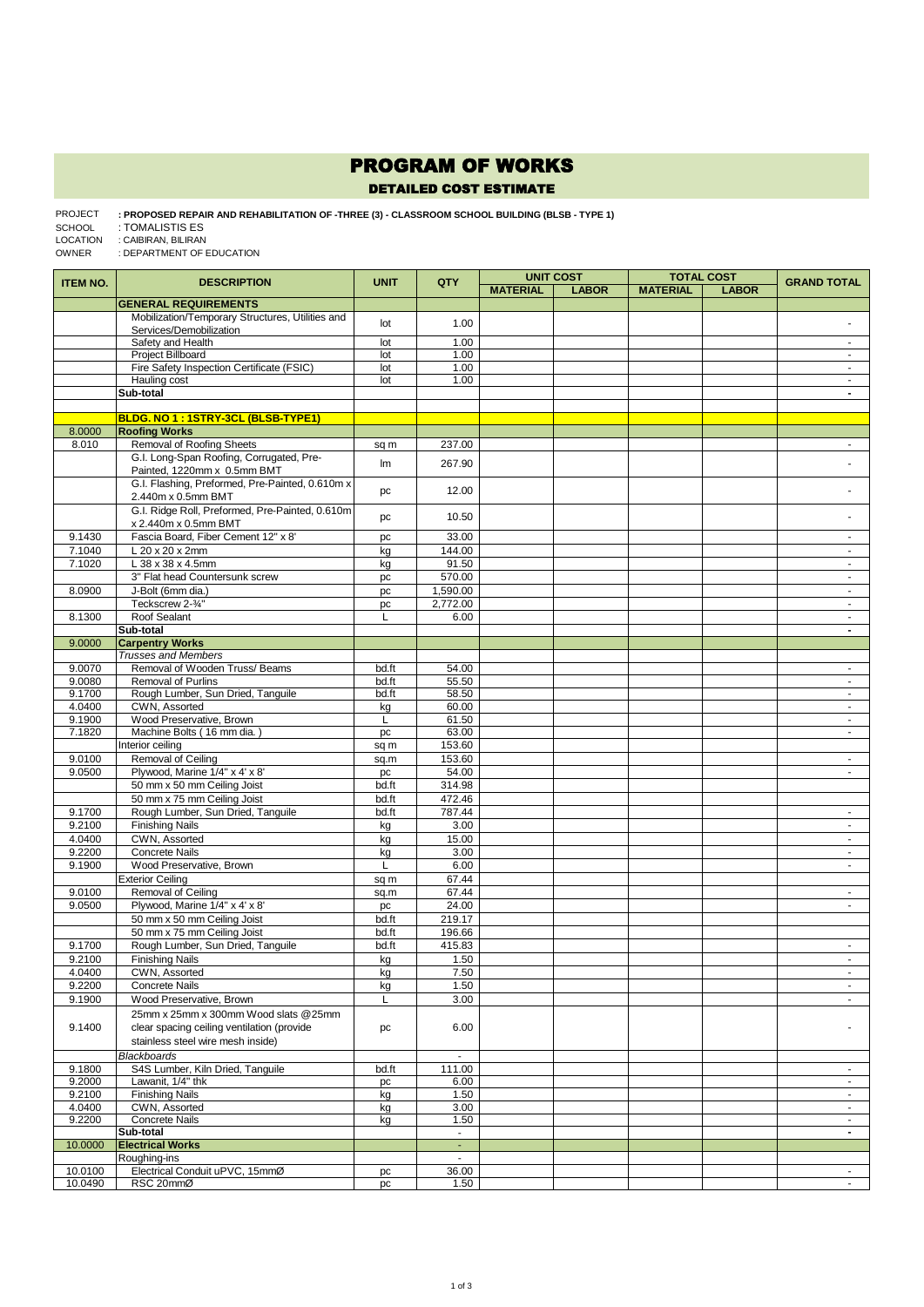| <b>ITEM NO.</b> | <b>DESCRIPTION</b>                                                                | <b>UNIT</b> | QTY    | <b>UNIT COST</b> |              | <b>TOTAL COST</b> |              | <b>GRAND TOTAL</b>       |
|-----------------|-----------------------------------------------------------------------------------|-------------|--------|------------------|--------------|-------------------|--------------|--------------------------|
|                 |                                                                                   |             |        | <b>MATERIAL</b>  | <b>LABOR</b> | <b>MATERIAL</b>   | <b>LABOR</b> |                          |
| 10.0800         | Entrance Cap 20mm dia.                                                            | pc          | 1.50   |                  |              |                   |              |                          |
| 10.1200         | Junction Box, 4" x 4" G.I.                                                        | pc          | 12.00  |                  |              |                   |              | $\blacksquare$           |
| 10.1300         | Utility Box, 2" x 4" G.I.                                                         | pc          | 6.00   |                  |              |                   |              | $\sim$                   |
|                 | Wires & Fixtures                                                                  |             | $\sim$ |                  |              |                   |              |                          |
| 10.1600         | 3.5 mm <sup>2</sup> THHN Wire, Stranded                                           | m           | 324.00 |                  |              |                   |              | $\sim$                   |
| 10.2700         | Duplex Convenience Outlet, Grounding Type,<br>20A. 250V                           | set         | 6.00   |                  |              |                   |              |                          |
| 10.3200         | 3 Single Pole Wall Switches in One Switch Plate<br>(10 AMP, 230V)                 | set         | 3.00   |                  |              |                   |              |                          |
| 10.3610         | FL 1 x 40W Industrial Type                                                        | set         | 18.00  |                  |              |                   |              | $\sim$                   |
| 10.3310         | Safety Switch 30A 2P                                                              | set         | 1.50   |                  |              |                   |              |                          |
| 10.5500         | <b>Electrical Tape</b>                                                            | pc          | 3.00   |                  |              |                   |              | $\sim$                   |
| 10.5400         | Wall Fan, 60W, 230V, 60Hz                                                         | set         | 6.00   |                  |              |                   |              | $\sim$                   |
|                 | Sub-total                                                                         |             | $\sim$ |                  |              |                   |              | $\overline{\phantom{0}}$ |
| 6.0000          | <b>Doors and Windows</b>                                                          |             | ÷.     |                  |              |                   |              |                          |
| 6.0100          | Removal of Door with Jamb                                                         | set         | 3.00   |                  |              |                   |              | $\blacksquare$           |
| 6.0200          | Removal of Window with Jamb                                                       | sq.m        | 46.50  |                  |              |                   |              | $\sim$                   |
| 6.0200          | Removal of Window with Jamb                                                       | sq.m        | 7.50   |                  |              |                   |              | $\sim$                   |
| 6.0600          | Door Jamb                                                                         | bd.ft       | 66.00  |                  |              |                   |              | $\blacksquare$           |
| 6.0330          | D-2, (0.90m x 2.10m) Panel Door                                                   | set         | 3.00   |                  |              |                   |              | $\sim$                   |
| 6.2000          | Hinges, Standard 3-1/2" x 3-1/2"                                                  | pa          | 12.00  |                  |              |                   |              | $\sim$                   |
| 6.1900          | Entrance, Lever Lockset                                                           | set         | 3.00   |                  |              |                   |              |                          |
| 6.0700          | Window Jamb                                                                       | bd.ft       | 304.50 |                  |              |                   |              | $\sim$                   |
| 6.1009          | Jalousie Window with Clear Glass Blades on<br>JalouPlus Type Silver Colored Frame | sq.ft       | 332.50 |                  |              |                   |              |                          |
| 6.1500          | <b>Security Grilles</b>                                                           | sq.ft       | 95.12  |                  |              |                   |              |                          |
|                 | Sub-total                                                                         |             |        |                  |              |                   |              | $\blacksquare$           |
| 13.0000         | <b>Painting Works</b>                                                             |             |        |                  |              |                   |              |                          |
|                 | Concrete surfaces                                                                 | sq.m        | 150.00 |                  |              |                   |              |                          |
| 13.0100         | Neutralizer                                                                       | gal         | 3.00   |                  |              |                   |              | $\sim$                   |
| 13.0200         | Latex, Flat                                                                       | qal         | 6.00   |                  |              |                   |              | $\sim$                   |
| 13.0400         | Latex, Semi Gloss                                                                 | gal         | 6.00   |                  |              |                   |              | $\sim$                   |
| 13.0500         | Acri Color                                                                        | qrt         | 1.50   |                  |              |                   |              | $\sim$                   |
|                 | <b>Interior Ceiling</b>                                                           | sq.m        | 153.60 |                  |              |                   |              |                          |
| 13.0600         | Enamel, Flatwall                                                                  | gal         | 9.00   |                  |              |                   |              | $\sim$                   |
| 13.0800         | Enamel, Semi Gloss                                                                | gal         | 16.50  |                  |              |                   |              | $\blacksquare$           |
| 13.0900         | <b>Paint Thinner</b>                                                              | qal         | 7.50   |                  |              |                   |              | $\sim$                   |
|                 | <b>Exterior Ceiling</b>                                                           | sq.m        | 67.44  |                  |              |                   |              |                          |
| 13.0600         | Enamel, Flatwall                                                                  | gal         | 4.50   |                  |              |                   |              | $\sim$                   |
| 13.0800         | Enamel, Semi Gloss                                                                | gal         | 7.50   |                  |              |                   |              | $\sim$                   |
| 13.0900         | <b>Paint Thinner</b>                                                              | gal         | 3.00   |                  |              |                   |              | $\sim$                   |